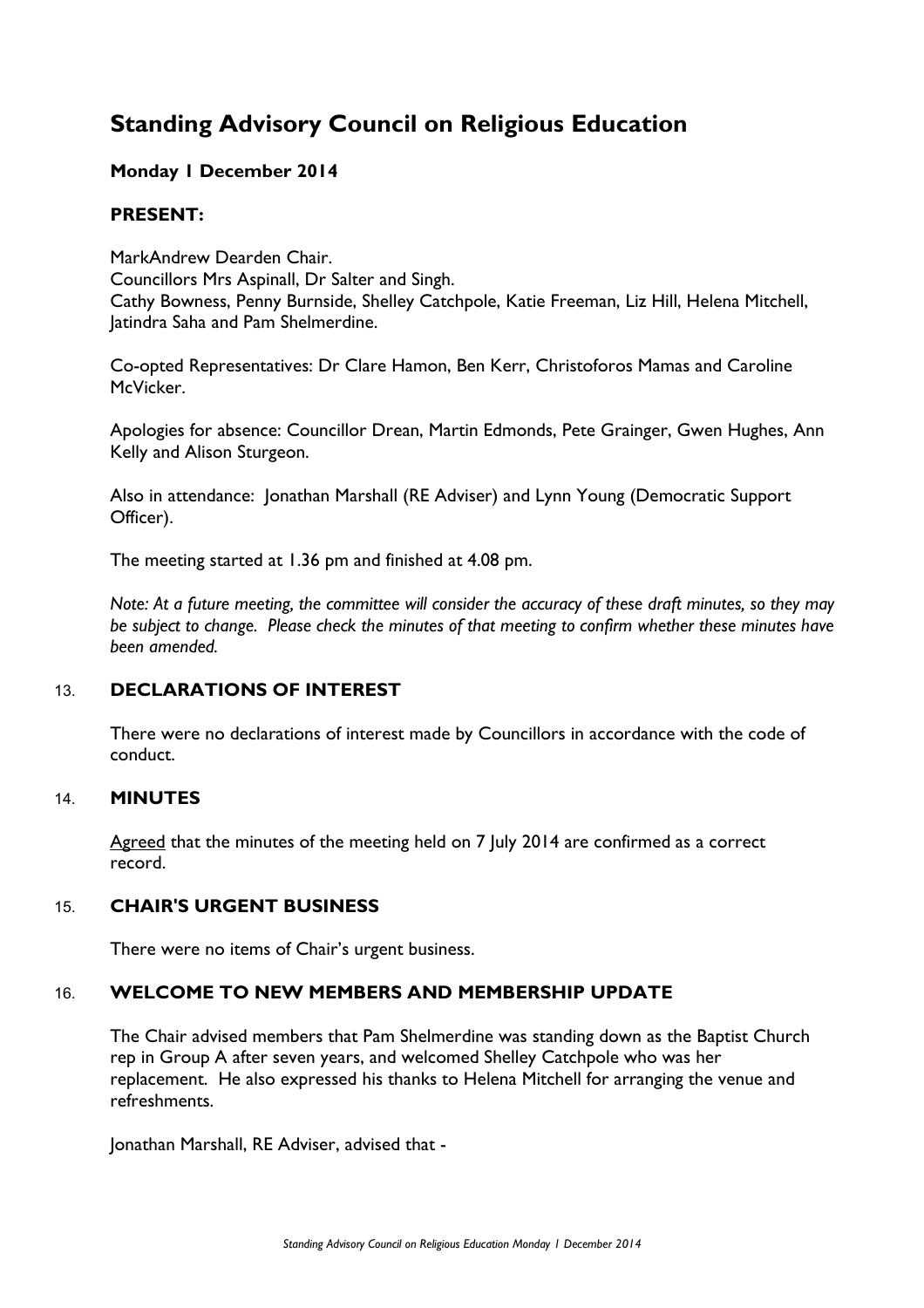- (a) Barry Good, Buddhist Community rep in Group A, had decided to stand down from SACRE;
- (b) there was a vacancy for a UCU rep in Group C; Christoforos Mamas, the Greek Orthodox Community rep, was eligible to take this vacancy. This proposal was put to the vote and agreed unanimously. Mr Mamas will now seek approval from his Union.

It was suggested that Pete Grainger, the PASH rep in Group C, be contacted to determine if he wished to remain a member of SACRE.

Agreed that a letter is sent to Pete Grainger to determine if he wished to remain a member of SACRE.

## 17. **SACRE ANNUAL REPORT 2013 - 2014**

Jonathan Marshall, RE Adviser, discussed the SACRE annual report.

Members were advised that –

- (a) the production of the report was a statutory requirement and summarised the work of SACRE, giving an overview of what SACRE had achieved over the year, in addition to summarising the meetings that had been held;
- (b) the report detailed how Religious Education was taught in schools, along with the challenges that teachers faced;
- (c) one of the roles of SACRE was to promote the teaching of Religious Education and ensure teachers had the necessary resources available;
- (d) Liz Hill, along with her teaching staff, had carried out a lot of successful work promoting the teaching of Religious Education;
- (e) the SACRE development plan had been very successful it was very ambitious and had guided the work of SACRE over the past three years;
- (f) there had been a great deal of work around the Agreed Syllabus Conference and the promotion of this needed to be taken forward.

Members were asked to identify any errors or omissions, and several were highlighted. Following a discussion regarding some slight amendments, Jonathan Marshall proposed that he would make the suggested amendments and agreed to send it to the four house reps to check.

Jonathan Marshall, RE Adviser, discussed the Religious Studies Examination Statistics 2001 – 2014. Members were advised that the results fluctuated from year to year, and this year's results were very commendable as a result of the high calibre of teachers.

Proposed changes in the format of A Level and GCSE exams could impact on future results. The Adviser reminded members that two large cohorts of students from the Plymouth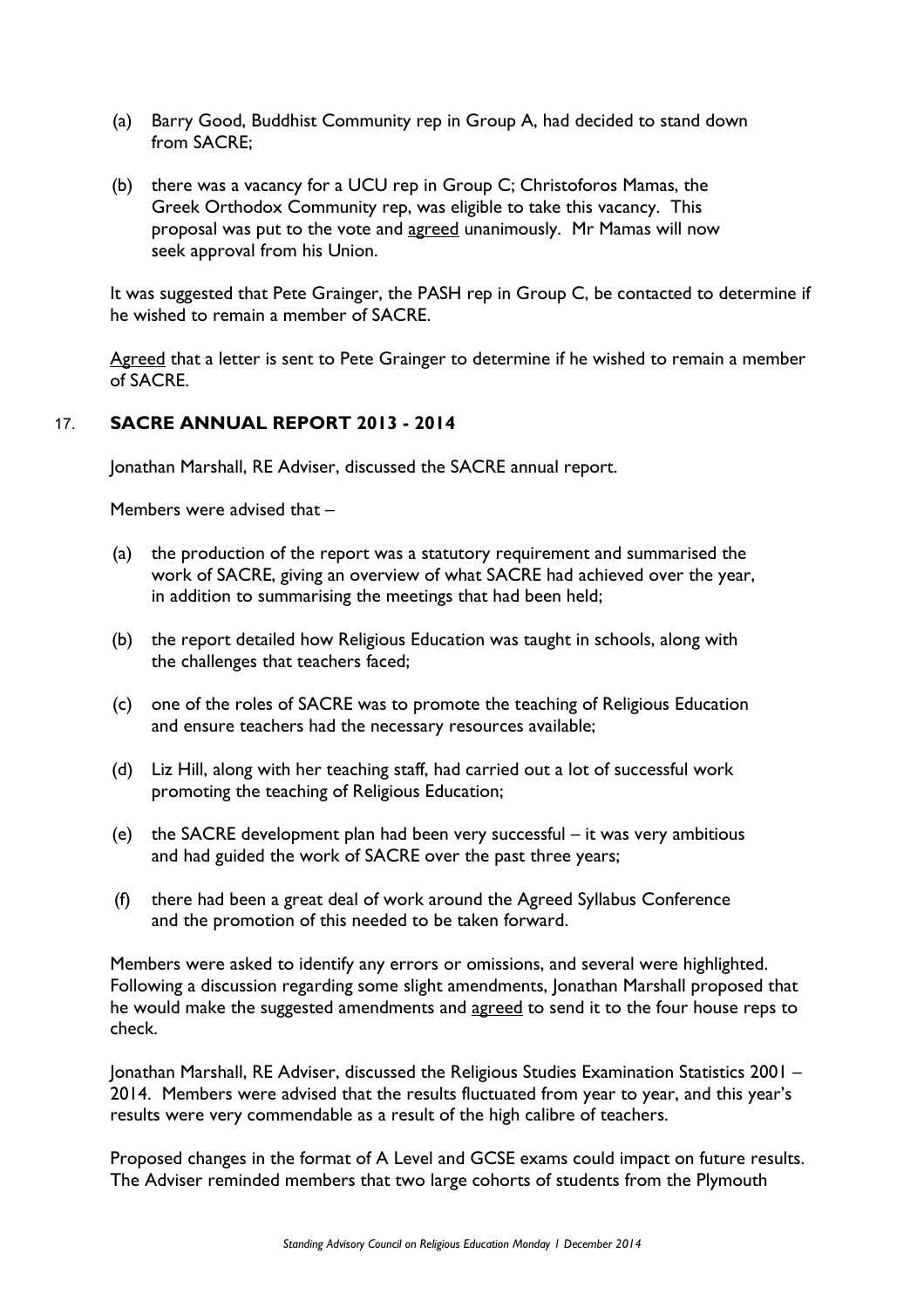Roman Catholic schools had to sit GCSE Religious Studies in Year 11. This year had been a successful year for A Level results, with 100 per cent of candidates achieving A\*-E. Religious Studies was a matter of concern for Ofsted; however the value of the subject was now recognised, especially in light of recent reports on some schools in the Midlands.

It was noted that there was an overwhelming number of girls who studied the subject, opposed to boys. Following a discussion, it was suggested that one of the reasons for this was due to pupils being encouraged towards STEM (Science, Technology, Engineering and Maths) subjects, as opposed to Humanities subjects.

# 18. **PROPOSED DEVELOPMENT PLAN 2015 - 2018**

Jonathan Marshall, RE Adviser, explained that a development plan was a way to highlight the key priorities and work of SACRE over the next three years. This could change and be amended to take account of changes in national or local RE issues. An annual budget of approximately £5000 was available for this work.

A small group of SACRE members met at the beginning of October to review the current plan and to identify key areas/priorities which were felt would support the future development of RE across the city.

It was important to be realistic about what was possible as SACRE met only three times a year and there was reduced support available from the RE Adviser.

The development plan highlighted three areas of importance –

- support for teachers to develop some new, creative and interactive schemes of work to support the new syllabus and the new emphases of heritage, diversity and spirituality, to include a review of the syllabus across Plymouth schools during the summer term;
- SACRE to make available some curriculum project funds for schools to support innovative RE projects with links to and in collaboration with local faith communities, highlighting the importance of local understanding and good quality RE;
- SACRE to support promotional events and celebrations of RE, including Holocaust Memorial Day.

Members were advised that there was money remaining in the SACRE budget, some of which was allocated to Holocaust Memorial Day.

Suggestions for the remainder of the budget included –

- funding for Hyde Park School to achieve the RE Quality Mark at gold level;
- production of a level book for pupils to track their progress from primary school through to secondary school;
- production of a directory which listed all religious groups in the city.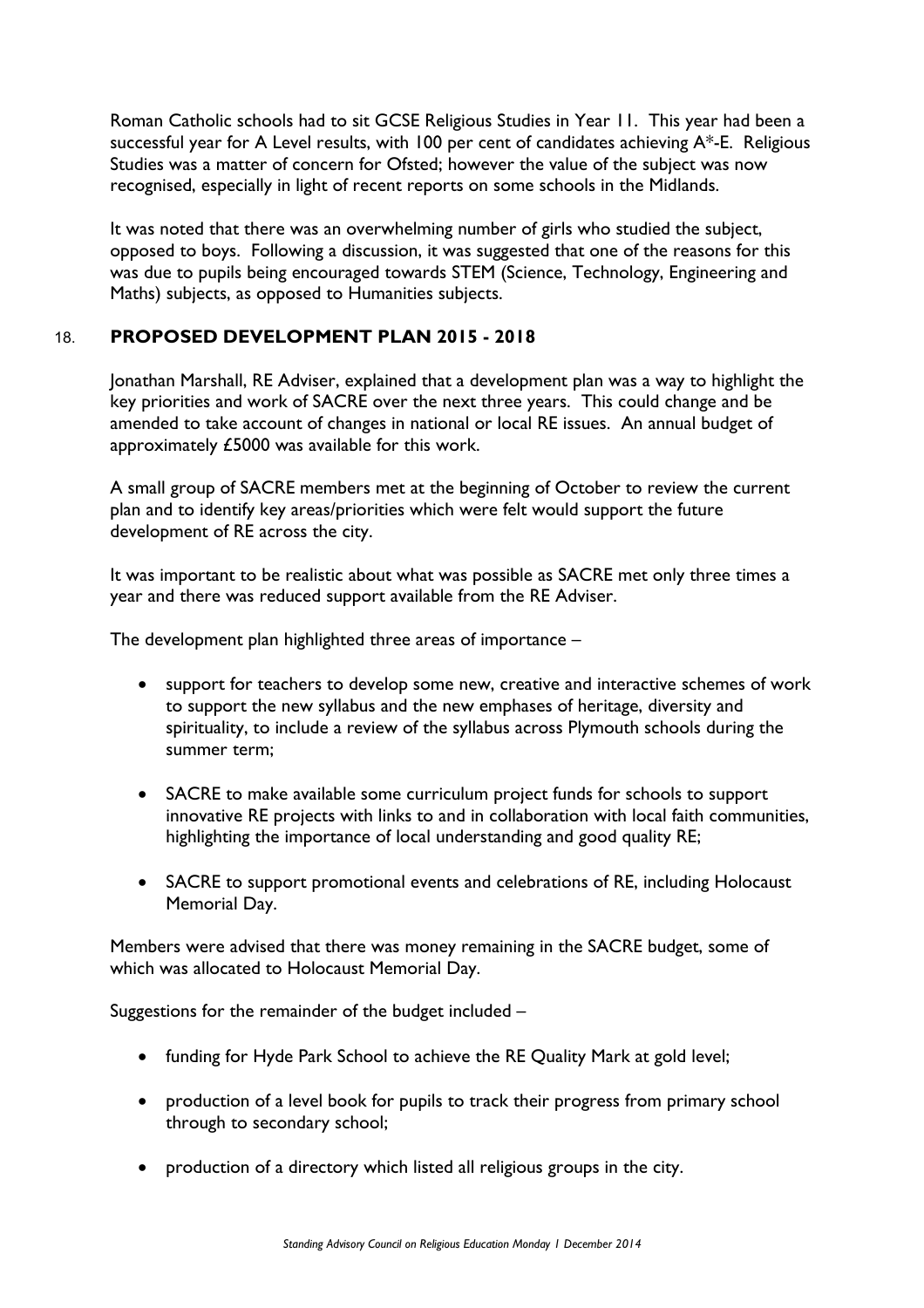Agreed that a meeting between Jonathan Marshall, Mark Andrew Dearden and, if required, Liz Hill is arranged in order to discuss the remaining SACRE budget.

# 19. **LEARNTEACHLEAD RE PROJECT AND POSSIBLE SACRE SUPPORT**

Katie Freeman gave members an update on the LearnTeachLead RE Project. Members were advised that –

- (a) she had attended the 3rd Annual Conference in October, the main highlight of which was 'The Learning Journey in RE: leading the way through religious understanding';
- (b) two new hub leaders had been appointed;
- (c) the next training session was planned for January 2015;
- (d) six hub meetings were held each year;
- (e) schools were now working together and helping each other;
- (f) the hubs were very popular and offered invaluable support for teachers; teachers were now becoming more confident in their work;
- (g) long term funding of the programme was uncertain;
- (h) a conference, funded by the Plymouth Teaching School Alliance was planned for 16 April 2015; Lat Blaylock, editor of REtoday magazine was booked to speak at this conference.

Agreed to invite Linda Rudge, Project Director of LearnTeachLead RE to the next SACRE meeting in March 2015, to provide more details of the current funding levels and partnership arrangements and to explore the possibility of SACRE funding the Plymouth hub in future as this offered unique support and innovative approaches for RE teachers.

*(Alison Bradley left the meeting after this item)* 

# 20. **HOLOCAUST MEMORIAL DAY 2015**

Jonathan Marshall, RE Adviser, advised members that –

- (a) Holocaust Memorial Day has been an annual event in the city since 2001 and is organised by SACRE, Plymouth City Council, the Plymouth Jewish community and the Plymouth Centre for Faiths and Cultural diversity (PCFCD);
- (b) City Council passed a Motion on 27 January 2014 whereby it was agreed Plymouth City Council would promote the importance of Holocaust Memorial Day and support annual commemorative events in the city;
- (c) Holocaust Memorial Day 2015 is 27 January 2015; the  $70<sup>th</sup>$  anniversary of the liberation of Auschwitz-Birkenau. The theme for the event is 'Keep the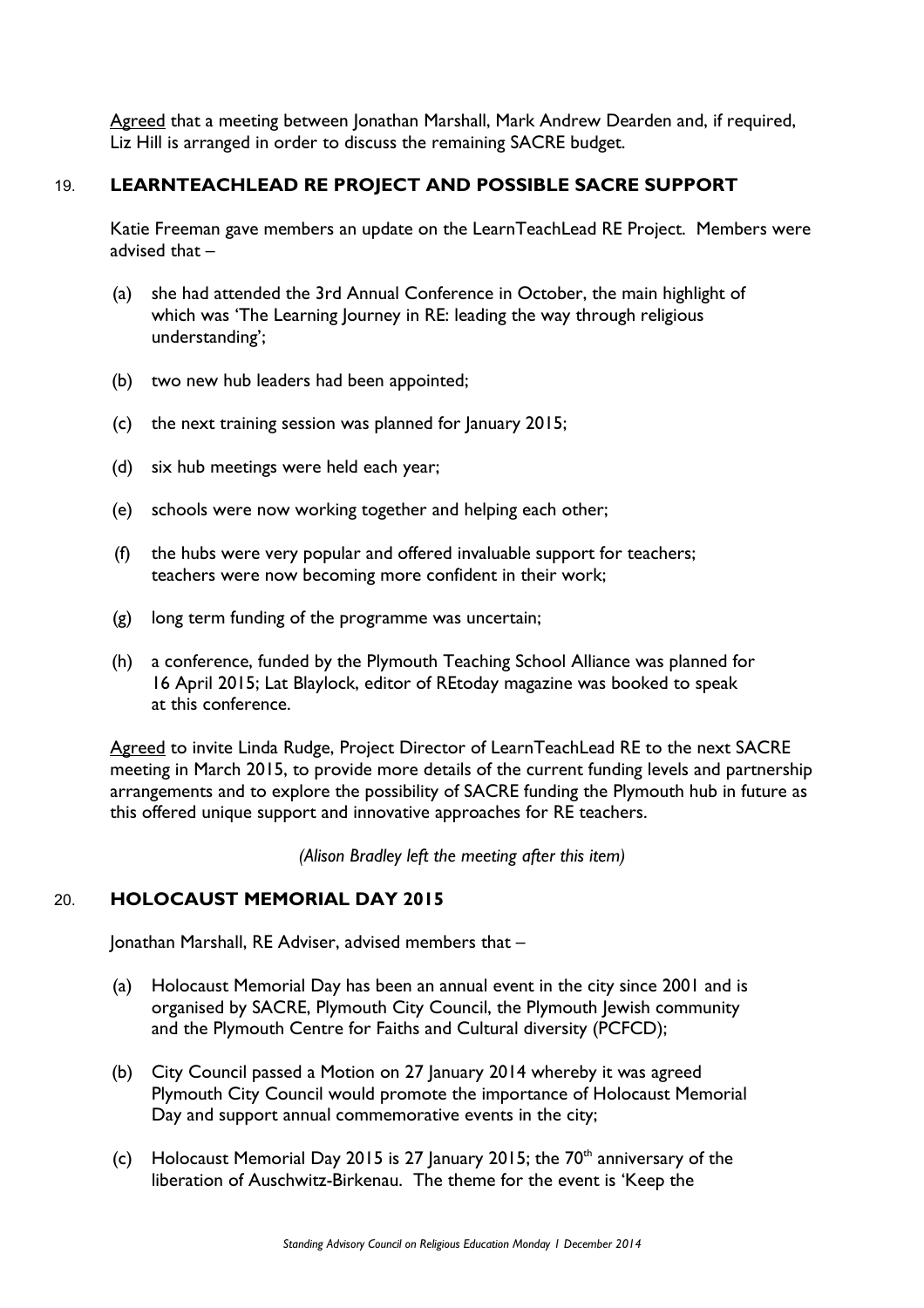Memory Alive';

- (d) a Civic event on 27 January 2015 would be held at the memorial tree in the English Garden at Mount Edgcumbe House and Country Park. Various events to commemorate the day would also be held at Plymouth University;
- (e) Solly Irving, a Jewish Holocaust survivor, would once again visit the city in January 2015, and would visit local schools and Plymouth University. This would be his  $15<sup>th</sup>$  annual visit and it is estimated that he has now shared his and experiences and testimony to approximately 25,000 young people;
- (f) information regarding events for Holocaust Memorial Day would be circulated to SACRE members when available. Booklets were also available from the Holocaust Memorial Day Trust;

Following a discussion, members raised the following points –

- (g) an activity pack was available from the Holocaust Memorial Day Trust (e-mail enquiries@hmd.org.uk);
- (h) schools needed to be encouraged to contact the Holocaust Memorial Day Trust for resources;
- (i) it was important that the Holocaust was kept in the forefront of people's minds, as genocide was still happened today;
- (j) there was a suggestion about an alternative location to be considered for events taking place on Holocaust Memorial Day as Plymouth University was not in a central location or easily accessible to all;;
- (k) it was possible that a candle could be lit in Plymouth University next for Holocaust Memorial Day 2015 as part of the national commemoration;
- (l) schools in Devon and South East Cornwall should be contacted regarding the Civic centre at Mount Edgcumbe House and Country Park.

### 21. **UPDATES ON RE DEVELOPMENTS**

Jonathan Marshall, RE Adviser, advised members that –

- (a) in the past year, the Plymouth Centre for Faiths and Cultural Diversity had arranged approximately 200 visits to meet faith speakers or to visit faith centres;
- (b) Bev Smerdon was currently in the process of putting together a business plan for the Centre;
- (c) Sarah Hall had recently been appointed as the Centre's new Education Officer;
- (d) a successful Interfaith Week Leaders' lunch, attended by the Lord and Lady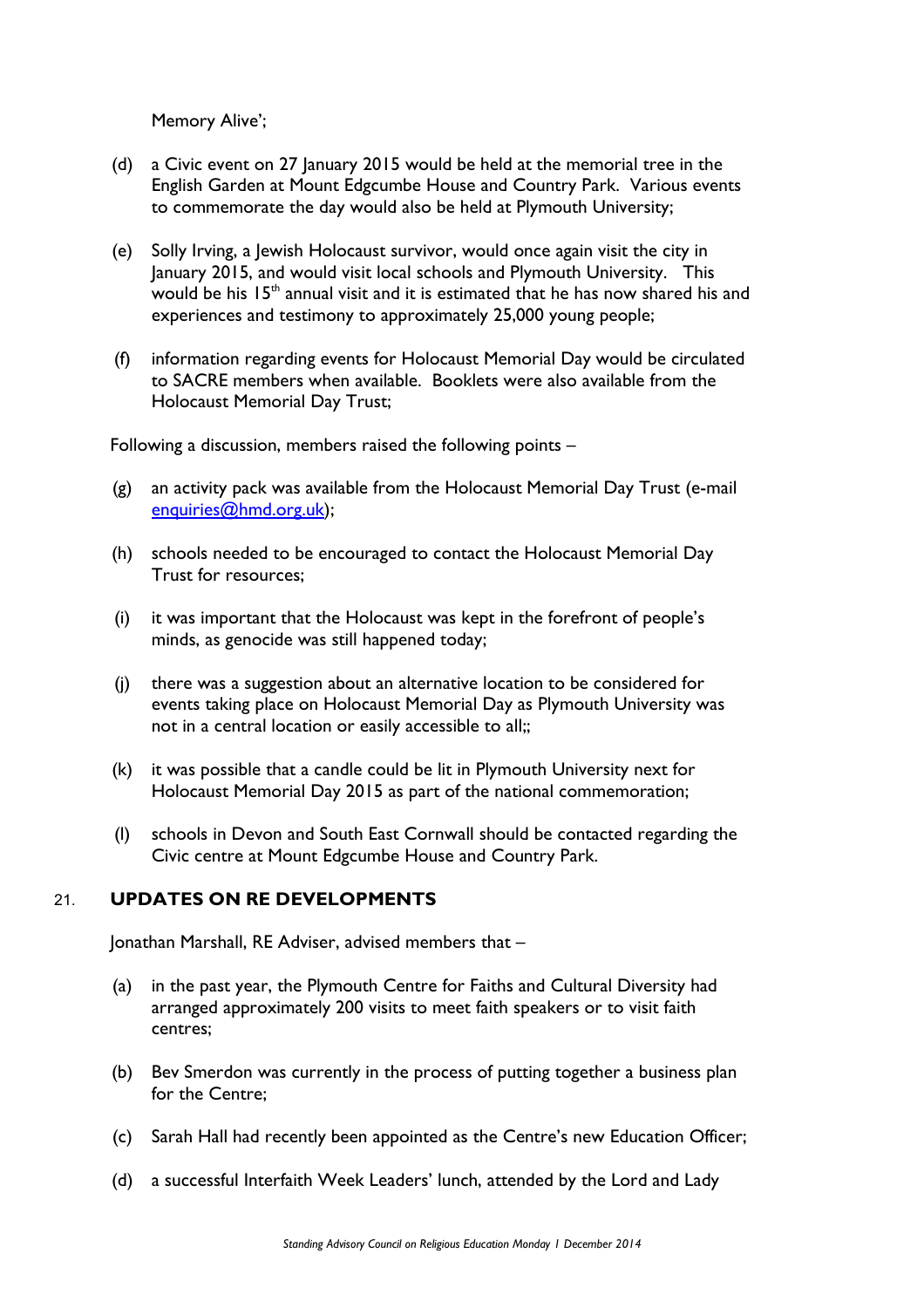Mayoress, had been held as part of Interfaith Week (16 – 22 November 2014);

- (e) every Plymouth school had received three copies of the new Agreed Syllabus document;
- (f) the 2015 South West Conference for SACREs would take place on 16 March 2015 at Dillington House, Illminster, Somerset. This would be a very inspiring and challenging day, and funding was available for a couple of members to attend;
- (g) the annual NASACRE Conference would take place in Birmingham in May 2015 and funding was available for a member of SACRE to attend;
- (h) NASACRE, the RE Council and NATRE all had useful websites which SACRE members were encouraged to view;
- (i) Counter Terrorism Week (24 30 November 2014) had raised some important issues in relation to religion;
- (j) following on from the 'Trojan Horse' incident in Birmingham, Ofsted had been very critical of the teaching of RE in these schools, some schools were too focussed on their own religion and did not promote others;
- (k) RE could make a contribution to a broad and balanced curriculum, which in turn could prepare children for living in a modern society;

Following a discussion, members raised the following points –

- (l) it was important to look at ways that SACRE could support schools in delivering their syllabus;
- (m) some schools had re-branded RE as Philosophy and Ethics which made it more inclusive to children who did not consider themselves to be religious.

*(Pam Shelmerdine and Shelley Catchpole left the meeting after this item)* 

#### 22. **SOUTH WEST SACRE CONFERENCE**

Members were advised that the 2015 South West SACRE conference (details of which had already been circulated) would once again be held at Dillington House. Jonathan Marshall, RE Adviser, advised members that funding was available for several members to attend, and anyone interested in attending was to advise Lynn Young, Democratic Support Officer.

### 23. **DATE AND VENUE OF NEXT MEETING**

Following a discussion amongst members, it was agreed that the next meeting would be held on Monday 9 March 2014, 10 am – 4 pm in the Council House, Plymouth. The full day meeting would allow extra time in the morning for SACRE to consider the very important and related issues, now coming to the fore and with considerable implications for Religious